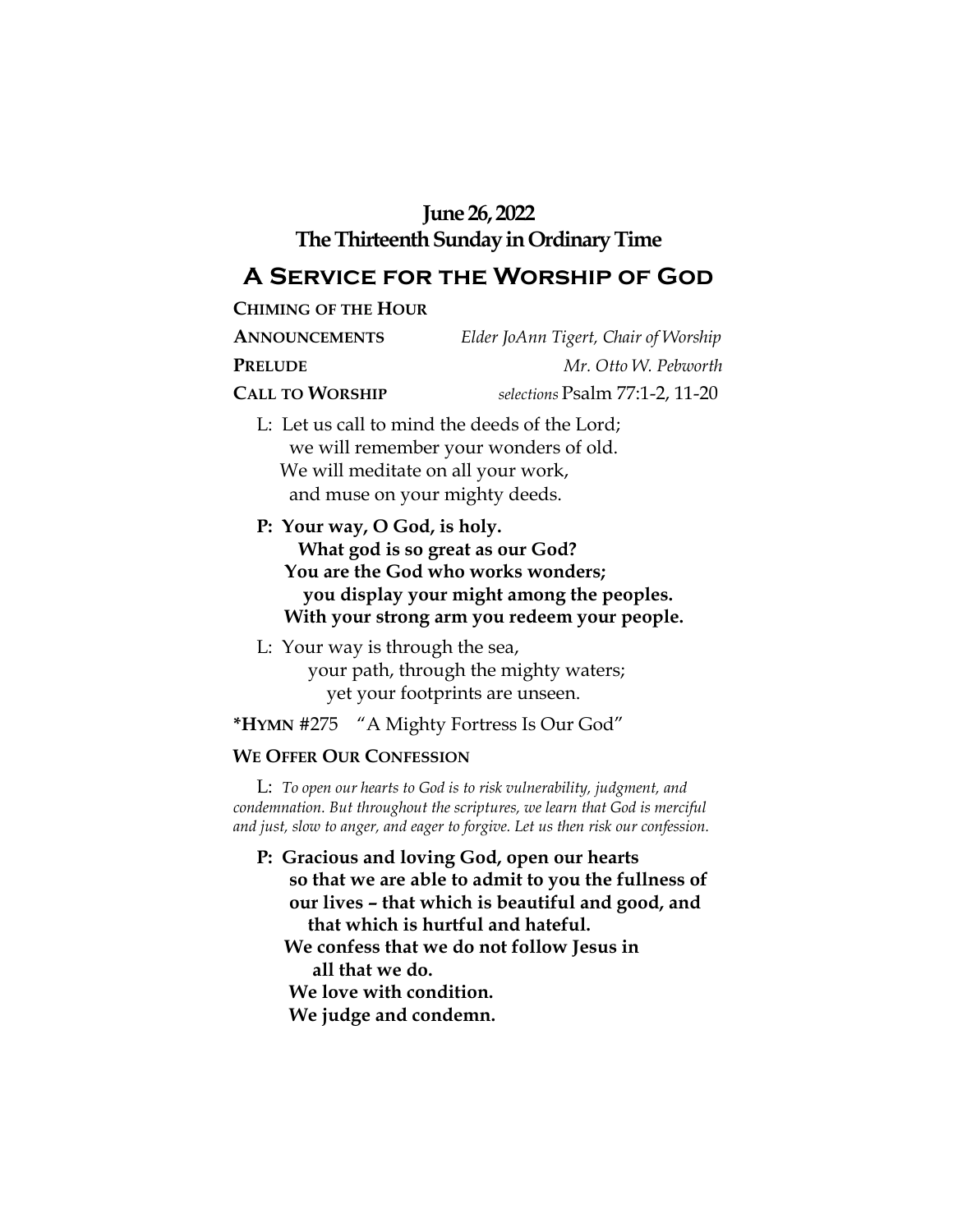**We cast the first stone, and keep the logs in our eyes. We do not turn to You as the source of our healing. Forgive us, we pray.** 

 **Forgive our sin, and empower us to be imitators of Christ in love and service.** 

*(Silent Confession)*

#### **WORDS OF ASSURANCE**

 L: Friends in Christ, know this: the mercy of God is from everlasting to everlasting, and I remind you of this surpassing grace – in Jesus Christ, we are forgiven.

**P: Thanks be to God!**

#### **\*THE GLORIA #581**

## **\*RECONCILIATION WITH ONE ANOTHER** L: The Grace of our Lord Jesus Christ be with you!  **P: And also with you!** **THE READING** Galatians 5:1, 13-25  **PRAYER OF INVOCATION SERMON** "Sermo Opportunus " *Rev. Karen Allamon* **\* THE APOSTLES' CREED I BELIEVE in God the Father Almighty, Maker of heaven and earth, And in Jesus Christ his only Son our Lord; who was conceived by the Holy Ghost, born of the Virgin Mary, suffered under Pontius Pilate, was crucified, dead, and buried; he descended into hell; the third day he rose again from the dead; he ascended into heaven, and sitteth on the right hand of God the Father Almighty; from thence he shall come to judge the quick and the dead.**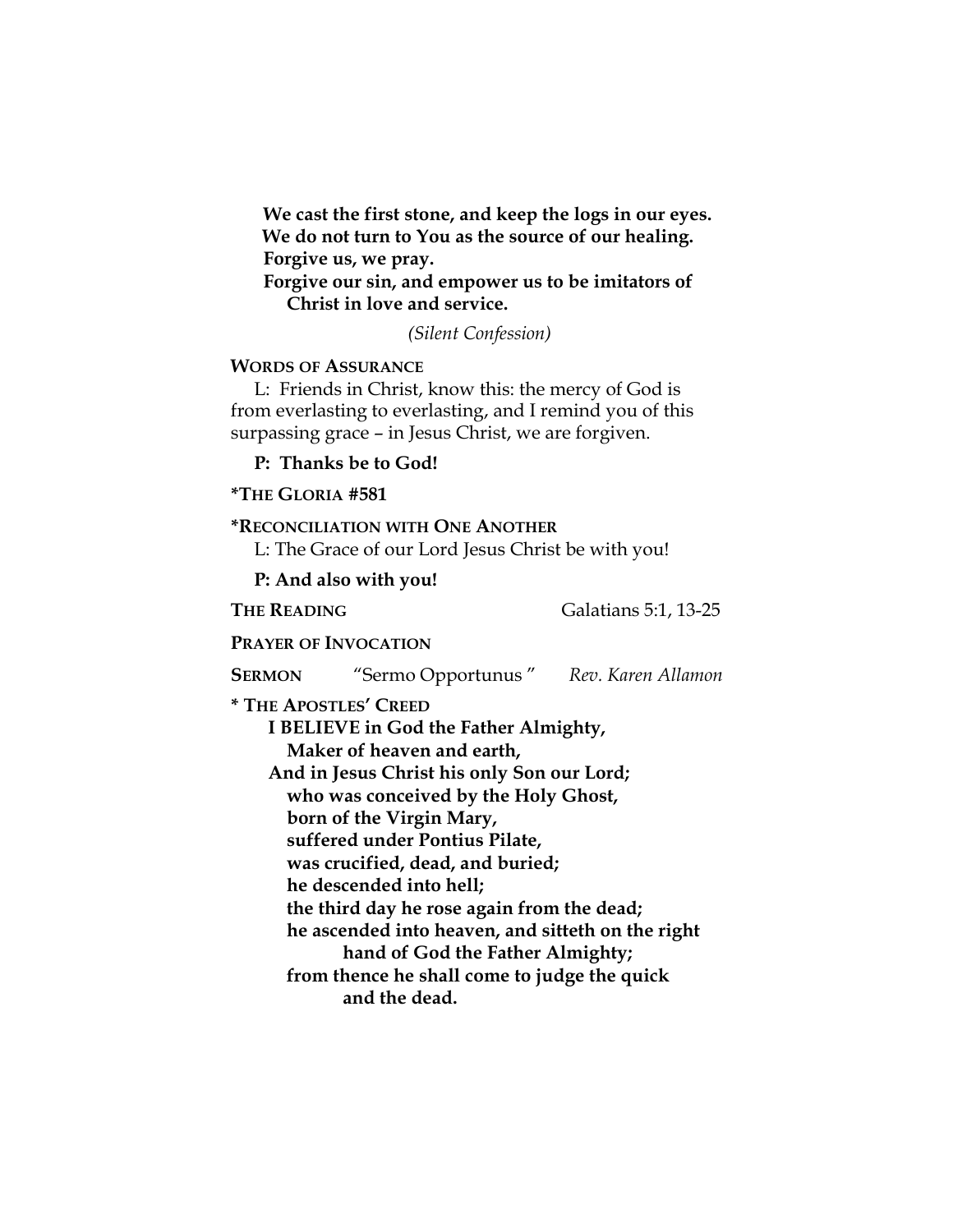**I believe in the Holy Ghost; the holy catholic Church; the communion of saints; the forgiveness of sins; the resurrection of the body; and the life everlasting. Amen. WE OFFER OUR GIFTS Call The Anthem The Doxology** #606 *Old Hundredth*  **The Dedication WE OFFER OUR PRAYERS Joys and Concerns Pastoral Prayer The Lord's Prayer** *Hymnal pg.* **35 + BEARING THE WORD INTO THE WORLD + HYMN** #307 "God of Grace and God of Glory" **BLESSING POSTLUDE + + +**

> *Our liturgy of Confession today was written by Beth Merrill Neel in "Hold Fast to What Is Good." Used with permission.*